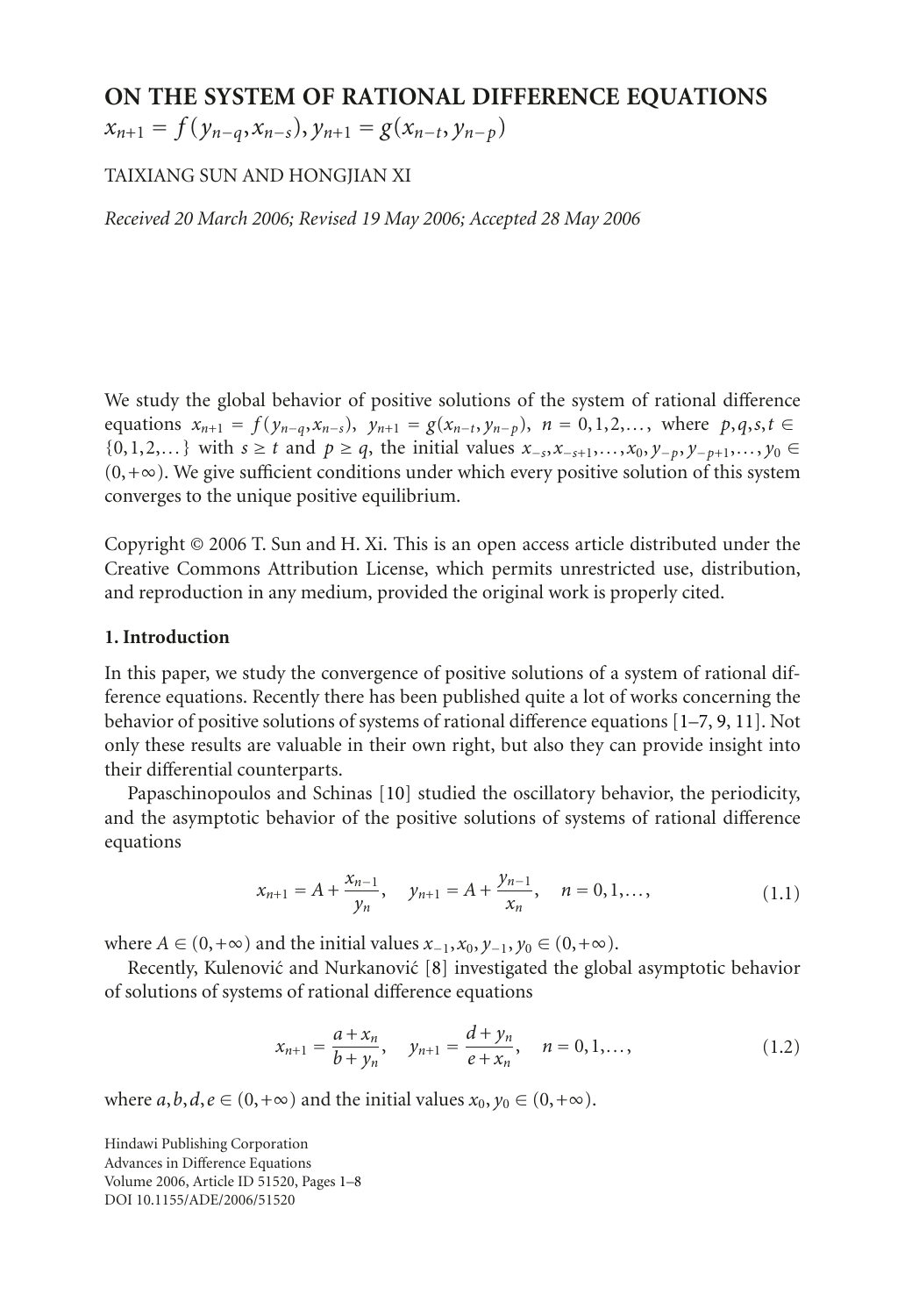#### 2 The system of difference equations

In this paper, we consider the more general equation

<span id="page-1-0"></span>
$$
x_{n+1} = f(y_{n-q}, x_{n-s}), \qquad y_{n+1} = g(x_{n-t}, y_{n-p}), \qquad (1.3)
$$

where  $p, q, s, t \in \{0, 1, 2, \ldots\}$  with  $s \geq t$  and  $p \geq q$ , the initial values  $x_{-s}, x_{-s+1}, \ldots, x_0, y_{-p}$ ,  $y_{-p+1},..., y_0 \in (0, +\infty)$  and *f* satisfies the following hypotheses.

- $F(H_1)$   $f(u,v), g(u,v) \in C(E \times E, (0,+\infty))$  with  $a = \inf_{(u,v) \in E \times E} f(u,v) \in E$  and  $b =$  $\inf_{(u,v) \in E \times E} g(u,v) \in E$ , where  $E \in \{(0,+\infty), [0,+\infty)\}.$
- (H<sub>2</sub>)  $f(u, v)$  and  $g(u, v)$  are decreasing in *u* and increasing in *v*.
- $(H<sub>3</sub>)$  Equation

$$
x = f(y, x), \qquad y = g(x, y) \tag{1.4}
$$

has a unique positive solution  $x = \overline{x}$ ,  $y = \overline{y}$ .

- $(H_4)$  *f* (*b*,*x*) has only one fixed point in the interval  $(a, +\infty)$ , denoted by *A*, and  $g(a, y)$ has only one fixed point in the interval  $(b, +\infty)$ , denoted by *B*.
- (H<sub>5</sub>) For every  $w \in E$ ,  $f(w,x)/x$  and  $g(w,x)/x$  are nonincreasing in *x* in  $(0,+\infty)$ .

## <span id="page-1-3"></span>**2. Main results**

THEOREM 2.1. Assume that  $(H_1)$ – $(H_5)$  hold and  $\{(x_n, y_n)\}$  is a positive solution of [\(1.3\)](#page-1-0), *then there exists a positive integer N such that*

$$
f(B, a) \le x_n \le A, \quad g(A, b) \le y_n \le B, \quad \text{for } n \ge N. \tag{2.1}
$$

*Proof.* Since  $a = \inf_{(u,v) \in E \times E} f(u,v) \in E$  and  $b = \inf_{(u,v) \in E \times E} g(u,v) \in E$ , we have

$$
\overline{x} = f(\overline{y}, \overline{x}) > f(\overline{y} + 1, \overline{x}) \ge a,
$$
  

$$
\overline{y} = g(\overline{x}, \overline{y}) > g(\overline{x} + 1, \overline{y}) \ge b.
$$
 (2.2)

<span id="page-1-1"></span>*Claim 1.*  $g(A,b) < \overline{y} < B$  and  $f(B,a) < \overline{x} < A$ .

*Proof of [Claim 1.](#page-1-1)* If  $B \leq \overline{\gamma}$ , then it follows from  $(H_2)$ ,  $(H_4)$ , and  $(H_5)$  that

$$
B = g(a, B) > g(\overline{x}, B) = B \frac{g(\overline{x}, B)}{B} \ge B \frac{g(\overline{x}, \overline{y})}{\overline{y}} = B,
$$
\n(2.3)

which is a contradiction. Therefore  $\overline{y}$  < B. In a similar fashion it is true that  $\overline{x}$  < A.

Since  $\overline{y}$  < *B* and  $\overline{x}$  < *A*, we have that

$$
f(B, a) < f(\overline{y}, \overline{x}) = \overline{x}, \qquad g(A, b) < g(\overline{x}, \overline{y}) = \overline{y}, \tag{2.4}
$$

<span id="page-1-2"></span>[Claim 1](#page-1-1) is proven.  $\Box$ 

*Claim 2.* (i) For all  $n \ge q + 1$ ,  $x_{n+1} \le x_{n-s}$  if  $x_{n-s} > A$  and  $x_{n+1} \le A$  if  $x_{n-s} \le A$ . (ii) For all  $n \ge t + 1$ ,  $y_{n+1} \le y_{n-p}$  if  $y_{n-p} > B$  and  $y_{n+1} \le B$  if  $y_{n-p} \le B$ .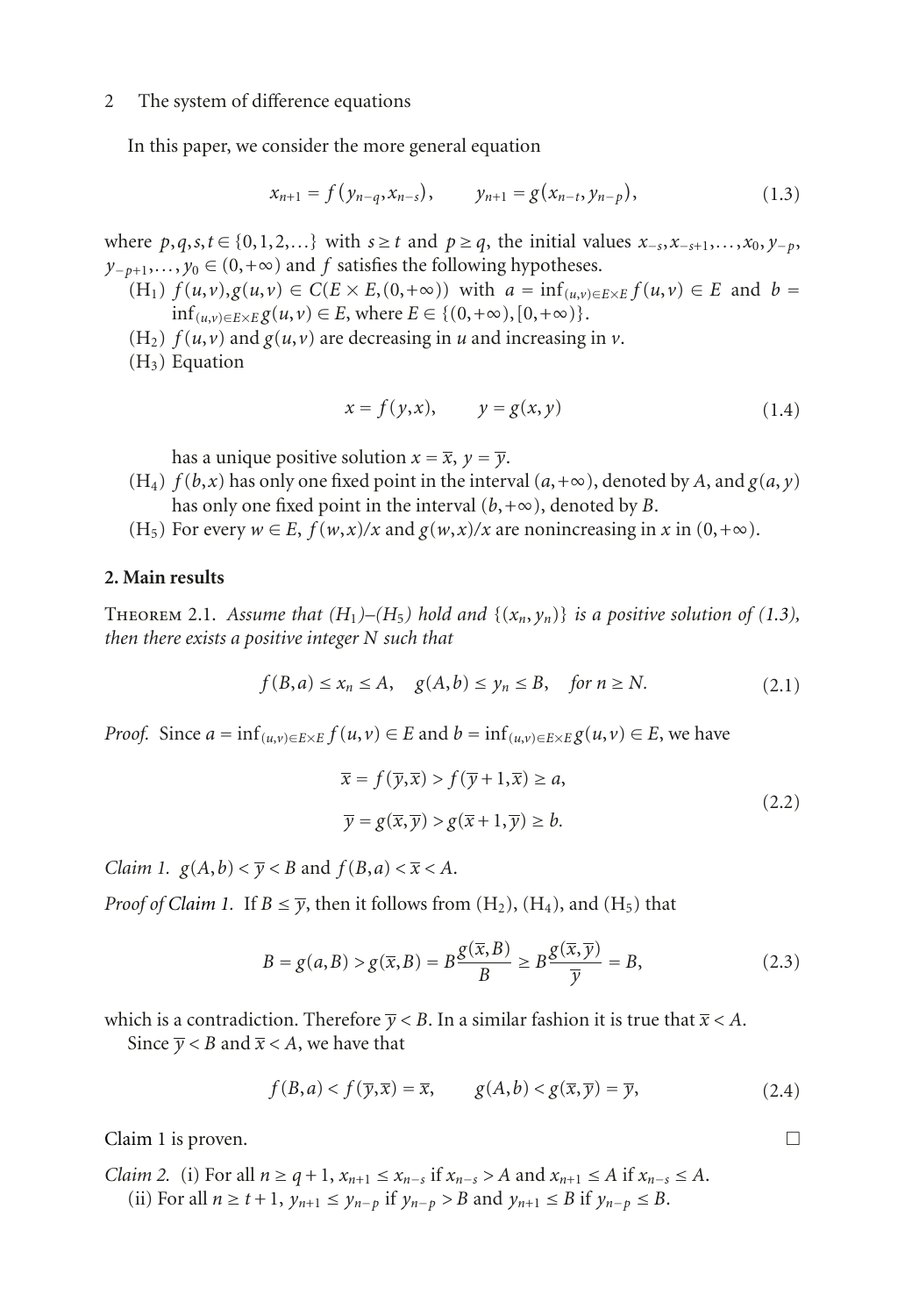*Proof of [Claim 2.](#page-1-2)* We only prove (i) (the proof of (ii) is similar). Obviously

$$
x_{n+1} = f(y_{n-q}, x_{n-s}) \le f(b, x_{n-s}). \tag{2.5}
$$

If  $x_{n-s}$  ≤ *A*, then  $x_{n+1}$  ≤  $f(b,x_{n-s})$  ≤  $f(b,A) = A$ . If *xn*−*<sup>s</sup> > A*, then

$$
\frac{f(b,x_{n-s})}{x_{n-s}} \le \frac{f(b,A)}{A} = 1,
$$
\n(2.6)

<span id="page-2-0"></span>which implies  $x_{n+1}$  ≤  $f(b, x_{n-s})$  ≤  $x_{n-s}$ . [Claim 2](#page-1-2) is proven.  $\Box$ 

*Claim 3.* (i) There exists a positive integer  $N_1$  such that  $x_n \leq A$  for all  $n \geq N_1$ .

(ii) There exists a positive integer  $N_2$  such that  $y_n \le B$  for all  $n \ge N_2$ .

*Proof of [Claim 3.](#page-2-0)* We only prove (i) (the proof of (ii) is similar). Assume on the contrary that [Claim 3](#page-2-0) does not hold. Then it follows from [Claim 2](#page-1-2) that there exists a positive integer *R* such that  $x_{n(s+1)+R} \ge x_{(n+1)(s+1)+R} > A$  for every  $n \ge 1$ . Let  $\lim_{n \to \infty} x_{n(s+1)+R} = A_1$ , then  $A_1 \geq A$ .

We know from [Claim 2](#page-1-2) that  $\{x_n\}$  and  $\{y_n\}$  are bounded. Let  $c = \lim_{n \to \infty} \sup y_{n(s+1)+R-q-1}$ , then  $c \ge b$  and there exists a sequence  $n_k \to \infty$  such that

$$
\lim_{k \to \infty} y_{n_k(s+1)+R-q-1} = c. \tag{2.7}
$$

By [\(1.3\)](#page-1-0) we have that

$$
x_{n_k(s+1)+R} = f(y_{n_k(s+1)+R-q-1}, x_{(n_k-1)(s+1)+R}),
$$
\n(2.8)

from which it follows that

$$
A_1 = f(c, A_1) \le f(b, A_1) = A_1 \frac{f(b, A_1)}{A_1} \le A_1 \frac{f(b, A)}{A} = A_1.
$$
 (2.9)

This with (H<sub>2</sub>) and (H<sub>4</sub>) implies  $c = b$  and  $A_1 = A$ . Therefore  $\lim_{n\to\infty} y_{n(s+1)+R-q-1} = b$ .

Since  $\{x_n\}$  and  $\{y_n\}$  are bounded, we may assume (by taking a subsequence) that there exist a sequence  $l_n \to \infty$  and  $\alpha, \beta \in E$  such that

$$
\lim_{k \to \infty} x_{l_k(s+1)+R-q-t-2} = \alpha, \qquad \lim_{k \to \infty} y_{l_k(s+1)+R-q-p-2} = \beta.
$$
\n(2.10)

By [\(1.3\)](#page-1-0) we have that

$$
y_{l_k(s+1)+R-q-1} = g(x_{l_k(s+1)+R-q-t-2}, y_{l_k(s+1)+R-q-p-2}),
$$
\n(2.11)

from which it follows that

$$
b = g(\alpha, \beta) > g(\alpha + 1, \beta) \ge b. \tag{2.12}
$$

This is a contradiction. [Claim 3](#page-2-0) is proven.  $\Box$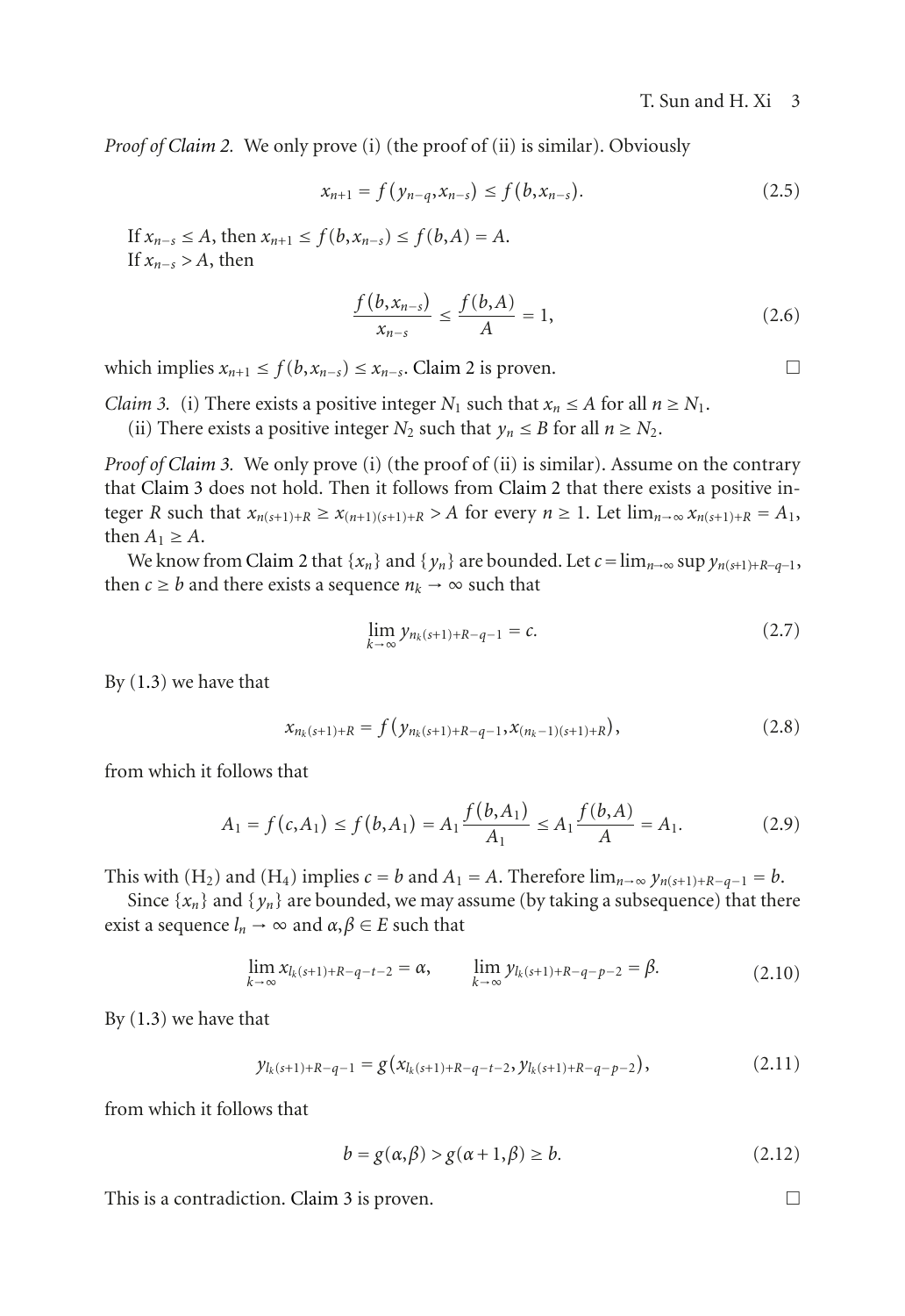## 4 The system of difference equations

Let  $N = \max\{N_1, N_2\} + 2s + 2p$ , then for all  $n > N$  we have that

$$
x_n \le A, \qquad y_n \le B,
$$
  
\n
$$
x_n = f(y_{n-q-1}, x_{n-s-1}) \ge f(B, a),
$$
  
\n
$$
y_n = g(x_{n-t-1}, y_{n-p-1}) \ge g(A, b).
$$
\n(2.13)

[Theorem 2.1](#page-1-3) is proven.  $\Box$ 

<span id="page-3-3"></span>THEOREM 2.2. Let  $I = [c,d]$  and  $J = [\alpha,\beta]$  be intervals of real numbers. Assume that  $f \in$  $C(J \times I, I)$  *and*  $g \in C(I \times J, J)$  *satisfy the following properties:* 

(i)  $f(u, v)$  *and*  $g(u, v)$  *are decreasing in u and increasing in v*;

(ii) *if*  $M_1, m_1 \in I$  *with*  $m_1 \leq M_1$  *and*  $M_2, m_2 \in J$  *with*  $m_2 \leq M_2$  *are a solution of the system*

$$
M_1 = f(m_2, M_1), \t m_1 = f(M_2, m_1),
$$
  
\n
$$
M_2 = g(m_1, M_2), \t m_2 = g(M_1, m_2),
$$
\n(2.14)

*then*  $M_1 = m_1$  *and*  $M_2 = m_2$ *.* 

*Then the system*

$$
x_{n+1} = f(y_{n-q}, x_{n-s}), \quad y_{n+1} = g(x_{n-t}, y_{n-p}), \quad n = 0, 1, \dots,
$$
 (2.15)

*has a unique equilibrium* ( $\overline{S}$ , $\overline{T}$ ) *and every solution of* [\(2.15\)](#page-3-0) *with the initial values*  $x_{-s}$ , $x_{-s+1}$ , *...*, $x_0$  ∈ *I and*  $y_{-p}$ ,  $y_{-p+1}$ ,...,  $y_0$  ∈ *J converges to* ( $\overline{S}$ ,  $\overline{T}$ ).

*Proof.* Let

<span id="page-3-2"></span>
$$
m_1^0 = c,
$$
  $m_2^0 = \alpha,$   $M_1^0 = d,$   $M_2^0 = \beta,$  (2.16)

and for  $i = 1, 2, \ldots$ , we define

$$
M_1^i = f(m_2^{i-1}, M_1^{i-1}), \t m_1^i = f(M_2^{i-1}, m_1^{i-1}),
$$
  
\n
$$
M_2^i = g(m_1^{i-1}, M_2^{i-1}), \t m_2^i = g(M_1^{i-1}, m_2^{i-1}).
$$
\n(2.17)

It is easy to verify that

$$
m_1^0 \le m_1^1 = f(M_2^0, m_1^0) \le f(m_2^0, M_1^0) = M_1^1 \le M_1^0,
$$
  
\n
$$
m_2^0 \le m_2^1 = g(M_1^0, m_2^0) \le g(m_1^0, M_2^0) = M_2^1 \le M_2^0.
$$
\n(2.18)

From (i) and [\(2.18\)](#page-3-1) we obtain

<span id="page-3-1"></span>
$$
m_1^1 = f(M_2^0, m_1^0) \le f(M_2^1, m_1^1) = m_1^2,
$$
  
\n
$$
m_1^2 = f(M_2^1, m_1^1) \le f(m_2^1, M_1^1) = M_1^2,
$$
  
\n
$$
M_1^2 = f(m_2^1, M_1^1) \le f(m_2^0, M_1^0) = M_1^1,
$$
  
\n
$$
m_2^1 = g(M_1^0, m_2^0) \le g(M_1^1, m_2^1) = m_2^2,
$$
  
\n
$$
m_2^2 = g(M_1^1, m_2^1) \le g(m_1^1, M_2^1) = M_2^2,
$$
  
\n
$$
M_2^2 = g(m_1^1, M_2^1) \le g(m_1^0, M_2^0) = M_2^1.
$$
  
\n(2.19)

<span id="page-3-0"></span>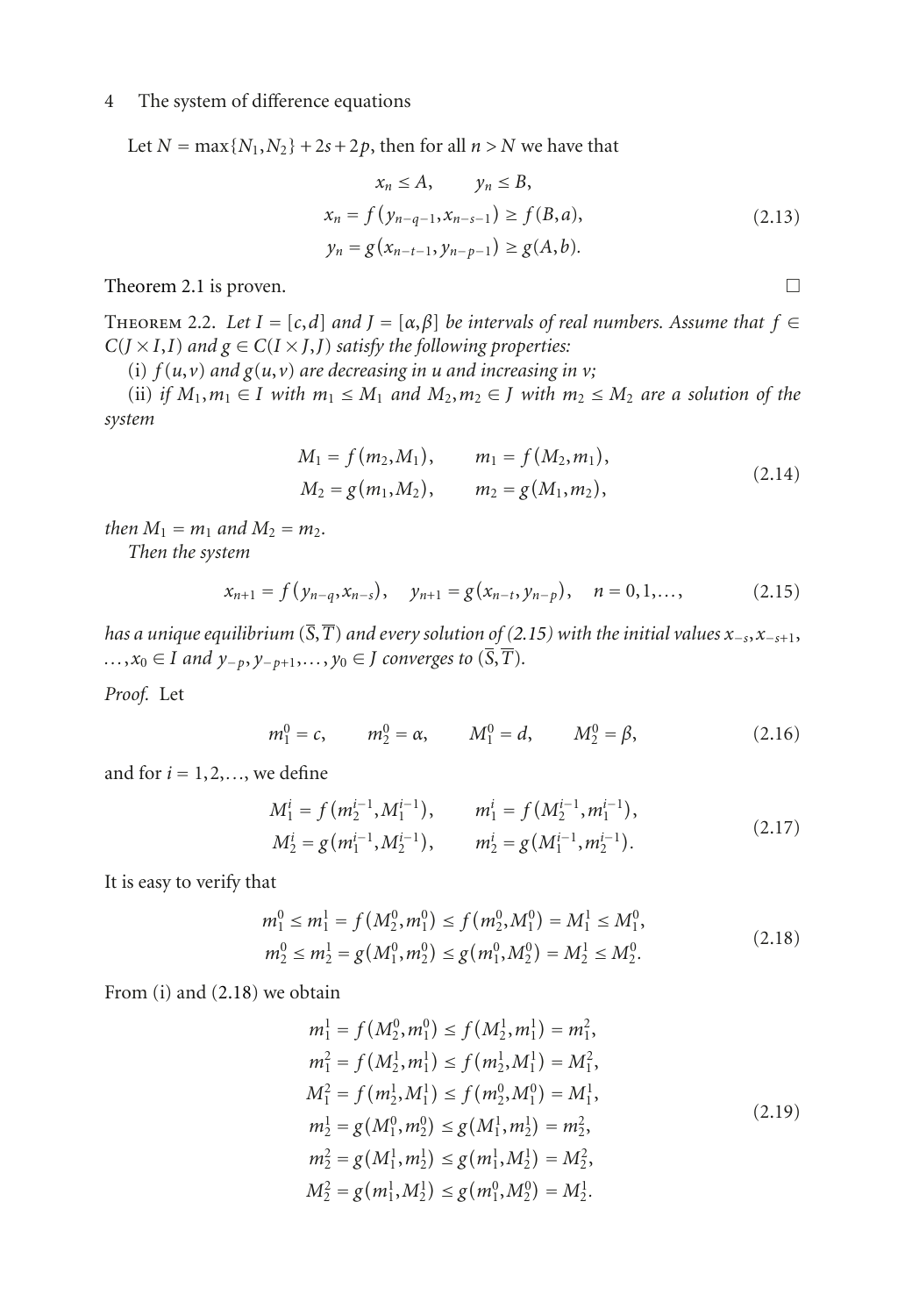By induction it follows that for  $i = 0, 1, \ldots$ ,

$$
m_1^i \le m_1^{i+1} \le \dots \le M_1^{i+1} \le M_1^i,
$$
  
\n
$$
m_2^i \le m_2^{i+1} \le \dots \le M_2^{i+1} \le M_2^i.
$$
\n(2.20)

On the other hand, we have  $x_n \in [m_1^0, M_1^0]$  for any  $n \ge -s$  and  $y_n \in [m_2^0, M_2^0]$  for any  $n \ge -p$  since  $x_{-s}, x_{-s+1}, \ldots, x_0 \in [m_1^0, M_1^0]$  and  $y_{-p}, y_{-p+1}, \ldots, y_0 \in [m_2^0, M_2^0]$ . For any  $n \ge 0$ , we obtain

$$
m_1^1 = f(M_2^0, m_1^0) \le x_{n+1} = f(y_{n-q}, x_{n-s}) \le f(m_2^0, M_1^0) = M_1^1,
$$
  
\n
$$
m_2^1 = g(M_1^0, m_2^0) \le y_{n+1} = g(x_{n-t}, y_{n-p}) \le g(m_1^0, M_2^0) = M_2^1.
$$
\n(2.21)

Let  $k = \max\{s+1, p+1\}$ . It follows that for any  $n \geq k$ ,

$$
m_1^2 = f(M_2^1, m_1^1) \le x_{n+1} = f(y_{n-q}, x_{n-s}) \le f(m_2^1, M_1^1) = M_1^2,
$$
  
\n
$$
m_2^2 = g(M_1^1, m_2^1) \le y_{n+1} = g(x_{n-t}, y_{n-p}) \le g(m_1^1, M_2^1) = M_2^2.
$$
\n(2.22)

By induction, for  $l = 0, 1, \ldots$ , we obtain that for any  $n \geq l$ *k*,

$$
m_1^{l+1} \le x_{n+1} \le M_1^{l+1}, \qquad m_2^{l+1} \le y_{n+1} \le M_2^{l+1}.
$$
 (2.23)

Let

<span id="page-4-0"></span>
$$
\lim_{n \to \infty} m_1^n = m_1, \qquad \lim_{n \to \infty} m_2^n = m_2, \n\lim_{n \to \infty} M_1^n = M_1, \qquad \lim_{n \to \infty} M_2^n = M_2.
$$
\n(2.24)

By the continuity of  $f$  and  $g$ , we have from [\(2.17\)](#page-3-2) that

$$
M_1 = f(m_2, M_1), \qquad M_2 = g(m_1, M_2),
$$
  
\n
$$
m_2 = g(M_1, m_2), \qquad m_1 = f(M_2, m_1).
$$
\n(2.25)

Using assumption (ii), it follows from [\(2.23\)](#page-4-0) that

$$
\lim_{n \to \infty} x_n = m_1 = M_1 = \overline{S}, \qquad \lim_{n \to \infty} y_n = m_2 = M_2 = \overline{T}.
$$
 (2.26)

<span id="page-4-1"></span>[Theorem 2.2](#page-3-3) is proven.

THEOREM 2.3. *If*  $(H_1)$ – $(H_5)$  hold and the system

$$
M_1 = f(m_2, M_1), \qquad M_2 = g(m_1, M_2),
$$
  
\n
$$
m_2 = g(M_1, m_2), \qquad m_1 = f(M_2, m_1),
$$
\n(2.27)

 $\Box$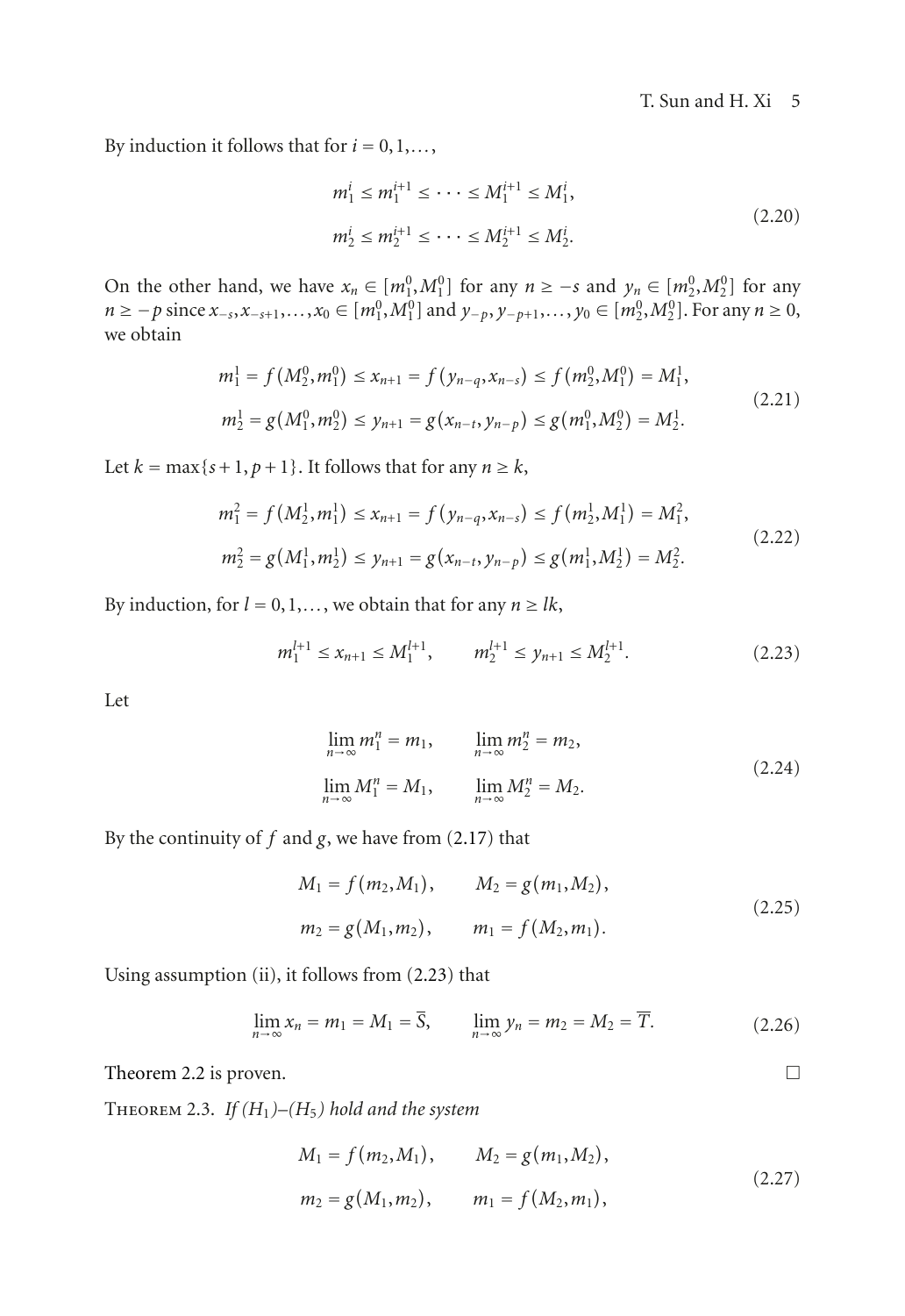#### 6 The system of difference equations

*with*  $f(B,a) \leq m_1 \leq M_1 \leq A$  *and*  $g(A,b) \leq m_2 \leq M_2 \leq B$  *has the unique solution*  $m_1 =$  $M_1 = \overline{x}$  *and*  $m_2 = M_2 = \overline{y}$ *, then every solution of [\(1.3\)](#page-1-0) converges to the unique positive equilibrium*  $(\overline{x}, \overline{y})$ .

*Proof.* Let  $\{(x_n, y_n)\}$  is a positive solution of [\(1.3\)](#page-1-0). By [Theorem 2.1,](#page-1-3) there exists a positive integer N such that  $f(B, a) \le x_n = f(y_{n-q}, x_{n-s}) \le A$  and  $g(A, b) \le y_n = g(x_{n-t}, y_{n-p}) \le$ *B* for all  $n \geq N$ . Since f, g satisfy the conditions (i) and (ii) of [Theorem 2.2](#page-3-3) in  $I =$  $[f(B,a),A]$  and  $J = [(A,b),B]$ , it follows that  $\{(x_n, y_n)\}$  converges to the unique positive equilibrium  $(\overline{x}, \overline{y})$ equilibrium  $(\overline{x}, \overline{y})$ .

### **3. Examples**

In this section, we will give two applications of the above results.

*Example 3.1.* Consider equation

<span id="page-5-0"></span>
$$
x_{n+1} = \frac{c + x_{n-s}}{a + y_{n-q}}, \qquad y_{n+1} = \frac{d + y_{n-p}}{b + x_{n-t}}, \tag{3.1}
$$

where *p*,*q*,*s*,*t* ∈ {0,1,2,...} with *s* ≥ *t* and *p* ≥ *q*, the initial values *x*<sub>−*s*</sub>,*x*<sub>−*s*+1</sub>,...,*x*<sub>0</sub>, *y*−*p*, *y*−*<sup>p</sup>*+1,*...*, *y*<sup>0</sup> ∈ (0,+∞) and *a*,*b*,*c*,*d* ∈ (0,+∞). If *a >* 1 and *b >* 1, then every positive solution of  $(3.1)$  converges to the unique positive equilibrium.

*Proof.* Let  $E = [0, +\infty)$ , it is easy to verify that  $(H_1)$ – $(H_5)$  hold for [\(3.1\)](#page-5-0). In addition, if

<span id="page-5-1"></span>
$$
M_1 = \frac{c + M_1}{a + m_2}, \qquad M_2 = \frac{d + M_2}{b + m_1},
$$
  

$$
m_2 = \frac{d + m_2}{b + M_1}, \qquad m_1 = \frac{c + m_1}{a + M_2},
$$
 (3.2)

with  $0 \le m_1 \le M_1$  and  $0 \le m_2 \le M_2$ , then we have

$$
(M_1 - m_1)(a - 1) = m_1 M_2 - M_1 m_2,
$$
  

$$
(M_2 - m_2)(b - 1) = M_1 m_2 - m_1 M_2,
$$
 (3.3)

(3.4)

from which it follows that  $M_1 = m_1$  and  $M_2 = m_2$ . Moreover, it is easy to verify that [\(3.2\)](#page-5-1) have the unique solution

$$
M_1 = m_1 = \overline{x} = \frac{-(a-1)(b-1) + c - d + \sqrt{[(a-1)(b-1) + d - c]^2 + 4c(a-1)(b-1)}}{2(a-1)},
$$
  

$$
M_2 = m_2 = \overline{y} = \frac{-(a-1)(b-1) + d - c + \sqrt{[(a-1)(b-1) + c - d]^2 + 4d(a-1)(b-1)}}{2(b-1)}.
$$

It follows from Theorems [2.1](#page-1-3) and [2.3](#page-4-1) that every positive solution of [\(3.1\)](#page-5-0) converges to the unique positive equilibrium  $(\overline{x}, \overline{y})$ .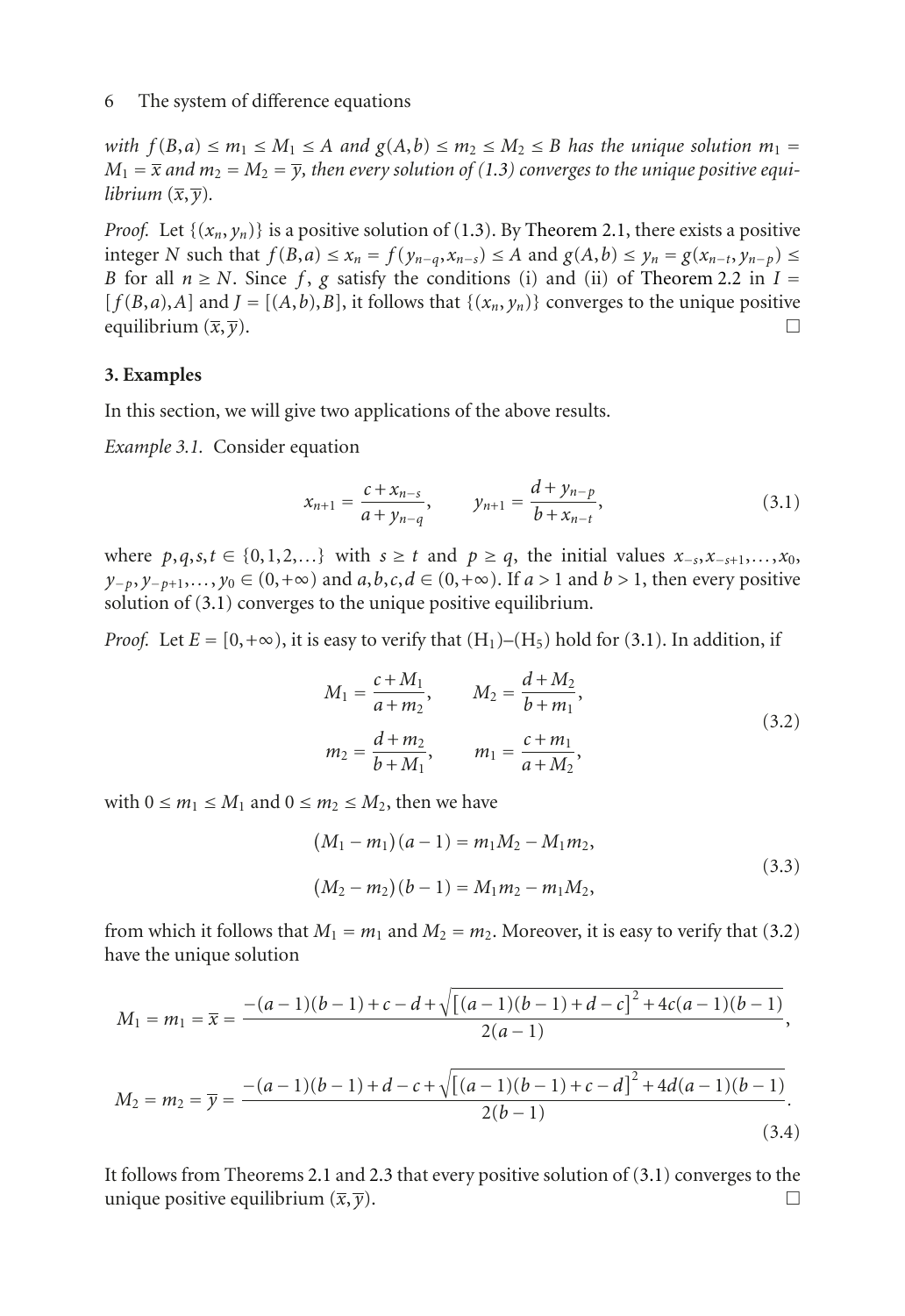*Example 3.2.* Consider equation

<span id="page-6-4"></span>
$$
x_{n+1} = a + \frac{x_{n-s}}{y_{n-q}}, \qquad y_{n+1} = b + \frac{y_{n-p}}{x_{n-t}}, \tag{3.5}
$$

where  $p, q, s, t \in \{0, 1, 2, \ldots\}$  with  $s \geq t$  and  $p \geq q$ , the initial values  $x_{-s}, x_{-s+1}, \ldots, x_0$ , *y*−*p*, *y*−*p*+1,..., *y*<sub>0</sub> ∈ (0, +∞) and *a*,*b* ∈ (0, +∞). If *a* > 1 and *b* > 1, then every positive solution of [\(3.5\)](#page-6-4) converges to the unique positive equilibrium.

*Proof.* Let  $E = (0, +\infty)$ , it is easy to verify that  $(H_1)$ – $(H_5)$  hold for [\(3.5\)](#page-6-4). In addition, if

<span id="page-6-5"></span>
$$
M_1 = a + \frac{M_1}{m_2}, \qquad M_2 = b + \frac{M_2}{m_1},
$$
  
\n
$$
m_2 = b + \frac{m_2}{M_1}, \qquad m_1 = a + \frac{m_1}{M_2},
$$
\n(3.6)

with  $0 \le m_1 \le M_1$  and  $0 \le m_2 \le M_2$ , then [\(3.6\)](#page-6-5) have the unique solution

$$
M_1 = m_1 = \overline{x} = \frac{ab - 1}{b - 1},
$$
  
\n
$$
M_2 = m_2 = \overline{y} = \frac{ab - 1}{a - 1}.
$$
\n(3.7)

It follows from Theorems [2.1](#page-1-3) and [2.3](#page-4-1) that every positive solution of [\(3.5\)](#page-6-4) converges to the unique positive equilibrium  $(\overline{x}, \overline{y}) = ((ab-1)/(b-1), (ab-1)/(a-1))$ .  $□$ 

## **Acknowledgment**

The project was supported by NNSF of China (10461001,10361001) and NSF of Guangxi (0447004).

#### <span id="page-6-3"></span><span id="page-6-0"></span>**References**

- [1] R. P. Agarwal, D. O'Regan, and P. J. Y. Wong, *Eigenvalue characterization of a system of difference equations*, Nonlinear Oscillations **7** (2004), no. 1, 3–47.
- [2] R. P. Agarwal and P. J. Y. Wong, *Advanced Topics in Difference Equations*, Mathematics and Its Applications, vol. 404, Kluwer Academic, Dordrecht, 1997.
- [3] E. Camouzis and G. Papaschinopoulos, *Global asymptotic behavior of positive solutions on the system of rational difference equations*  $x_{n+1} = 1 + x_n/y_{n-m}$ ,  $y_{n+1} = 1 + y_n/x_{n-m}$ , Applied Mathematics Letters **17** (2004), no. 6, 733–737.
- [4] C. Cinar, *On the positive solutions of the difference equation system*  $x_{n+1} = 1/y_n$ ,  $y_{n+1} = 1/y_n$ *yn/xn*−<sup>1</sup> *yn*−1, Applied Mathematics and Computation **158** (2004), no. 2, 303–305.
- [5] D. Clark and M. R. S. Kulenovic,´ *A coupled system of rational difference equations*, Computers & Mathematics with Applications **43** (2002), no. 6-7, 849–867.
- [6] D. Clark, M. R. S. Kulenović, and J. F. Selgrade, *Global asymptotic behavior of a two-dimensional difference equation modelling competition*, Nonlinear Analysis **52** (2003), no. 7, 1765–1776.
- <span id="page-6-1"></span>[7] E. A. Grove, G. Ladas, L. C. McGrath, and C. T. Teixeira, *Existence and behavior of solutions of a rational system*, Communications on Applied Nonlinear Analysis **8** (2001), no. 1, 1–25.
- <span id="page-6-2"></span>[8] M. R. S. Kulenović and M. Nurkanović, *Asymptotic behavior of a system of linear fractional difference equations*, Journal of Inequalities and Applications **2005** (2005), no. 2, 127–143.